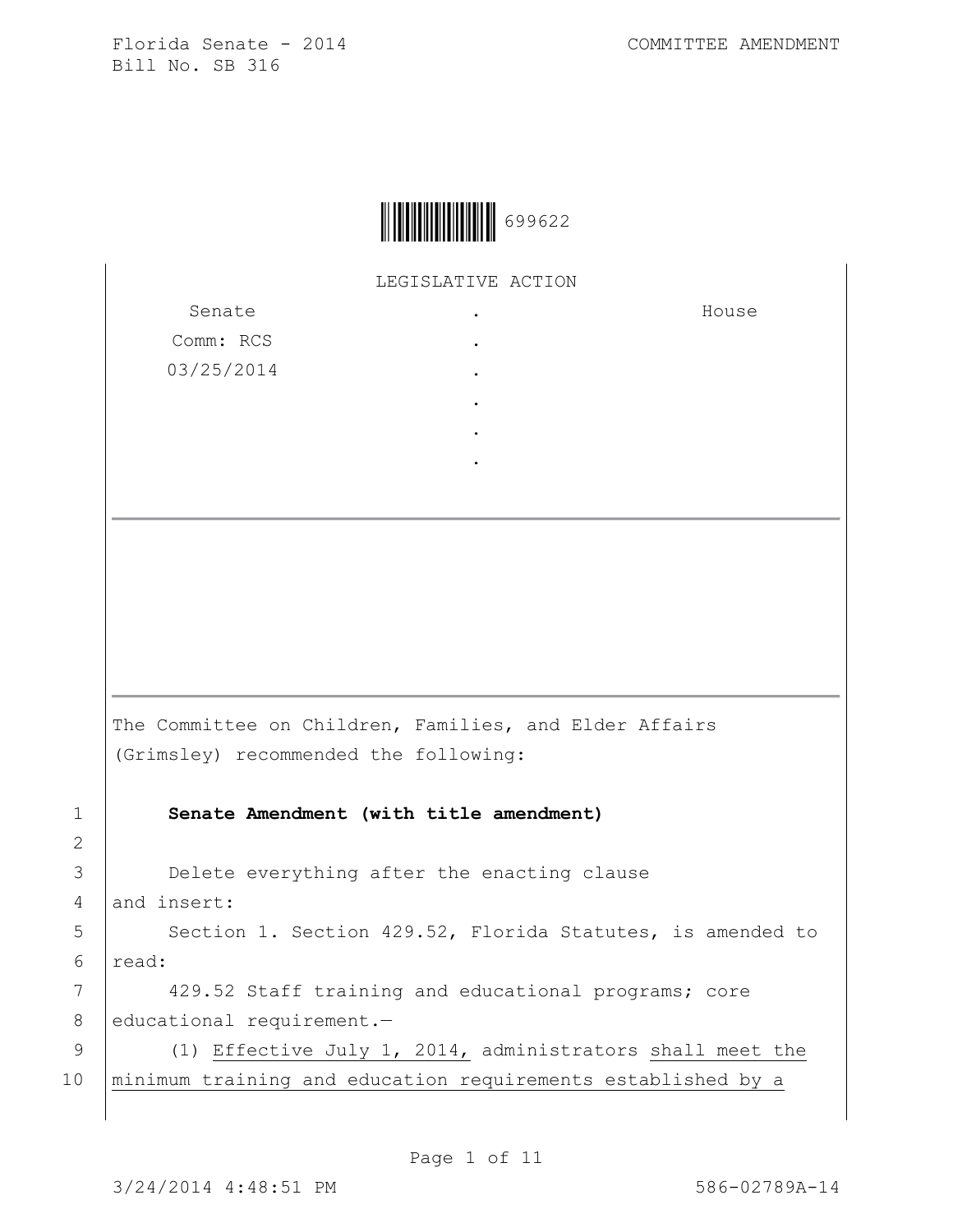Ì6996226Î699622

11 third-party credentialing entity pursuant to s. 429.55 or by the 12 Department of Elderly Affairs by rule. and Other assisted living 13 facility staff shall must meet minimum training and education  $\vert$  requirements established by the department of Elderly Affairs by  $rule.$  This training and education is intended to assist facilities to appropriately respond to the needs of residents,  $\vert$  to maintain resident care and facility standards, and to meet licensure requirements.

19 (2) The department shall establish a competency test and a 20 minimum required score to indicate successful completion of the 21 training and educational requirements. The department shall 22 develop the competency test must be developed by the department 23  $\vert$  in conjunction with the agency and providers. A third-party 24 credentialing entity approved under s. 429.55 must also develop  $25$  a competency test and a minimum required score to indicate 26 successful completion of the training and educational 27 requirements. The required training and education must cover at 28 | least the following topics:

29 (a) State law and rules relating to assisted living 30 facilities.

31 (b) Resident rights and identifying and reporting abuse, 32 neglect, and exploitation.

33 (c) Special needs of elderly persons, persons with mental 34 illness, and persons with developmental disabilities and how to 35 meet those needs.

36 (d) Nutrition and food service, including acceptable 37 sanitation practices for preparing, storing, and serving food.

38 (e) Medication management, recordkeeping, and proper 39 techniques for assisting residents with self-administered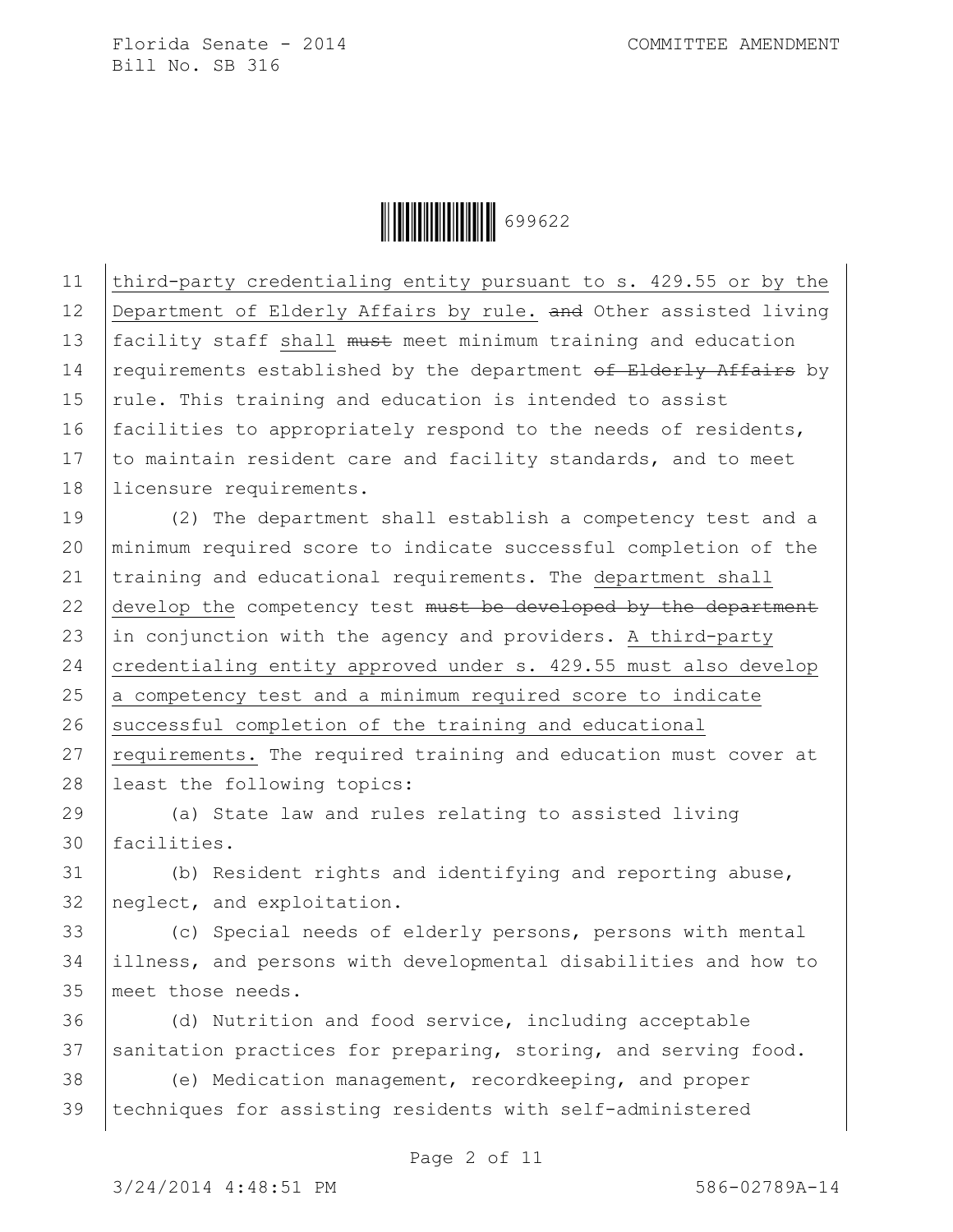

| 40 | medication.                                                                   |
|----|-------------------------------------------------------------------------------|
| 41 | (f) Firesafety requirements, including fire evacuation                        |
| 42 | drill procedures and other emergency procedures.                              |
| 43 | (q) Care of persons who have $\overline{\text{with}}$ Alzheimer's disease and |
| 44 | related disorders.                                                            |
| 45 | (3) Effective January 1, 2004, A new facility administrator                   |
| 46 | hired on or after July 1, 2014, must:                                         |
| 47 | (a) Complete the required training and education, including                   |
| 48 | the competency test, within a reasonable time after being                     |
| 49 | employed as an administrator, as determined by the department;                |
| 50 | $\circ$ r                                                                     |
| 51 | (b) Earn and maintain certification as an assisted living                     |
| 52 | facility administrator from a third-party credentialing entity                |
| 53 | that is approved by the department as provided in s. 429.55.                  |
| 54 |                                                                               |
| 55 | Failure of a facility administrator to comply with paragraph (a)              |
| 56 | or paragraph (b) do so is a violation of this part and subjects               |
| 57 | the violator to an administrative fine as prescribed in s.                    |
| 58 | 429.19. Administrators licensed in accordance with part II of                 |
| 59 | chapter 468 are exempt from this requirement. Other licensed                  |
| 60 | professionals may be exempted, as determined by the department                |
| 61 | by rule.                                                                      |
| 62 | (4) Administrators shall are required to participate in                       |
| 63 | continuing education for a minimum of 12 contact hours every 2                |
| 64 | years.                                                                        |
| 65 | (5) Staff involved with the management of medications and                     |
| 66 | assisting with the self-administration of medications under s.                |
| 67 | 429.256 must complete a minimum of 4 additional hours of                      |
| 68 | training provided by a registered nurse, licensed pharmacist, or              |
|    |                                                                               |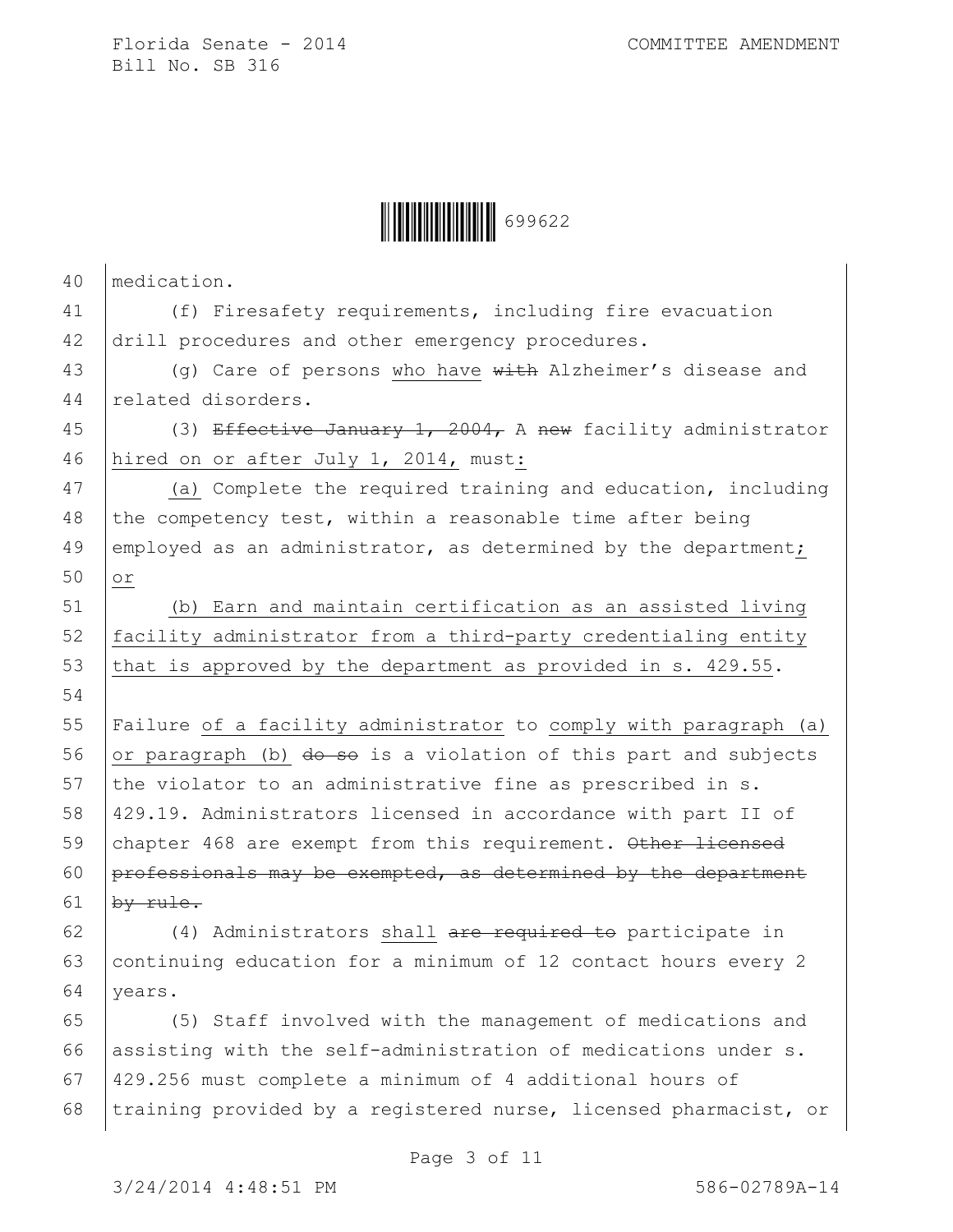

69 department staff. The department shall establish by rule the 70 minimum requirements of this additional training.

71 (6) Other facility staff shall participate in training 72 relevant to their job duties as specified by rule of the 73 department.

 $74$  (7) If the department  $\theta$ r the agency determines that there 75 is a need for  $are$  problems in a facility that could be reduced 76  $\epsilon$  through specific staff training or education beyond that already 77  $\vert$  required under this section, the department or the agency may 78  $reguire<sub>r</sub>$  and provide, or cause to be provided, the training or 79 education of  $\frac{any}{any}$  personal care staff in the facility. However, 80 this subsection does not apply to an assisted living facility 81 administrator certified under s. 429.55.

82 (8) The department shall adopt rules related to these 83 training requirements, the competency test, necessary 84 procedures, and competency test fees and shall adopt or contract 85 with another entity to develop a curriculum, which shall be used  $86$  as the minimum core training requirements. The department shall 87 consult with representatives of stakeholder associations and 88 agencies in the development of the curriculum.

89  $(9)$  The training required by this section must shall be 90 conducted by a person who is persons registered with the 91 department as having the requisite experience and credentials to 92 conduct the training or by a training entity recognized by a 93 third-party credentialing entity under s. 429.55(7)(f). A person 94 Seeking to register as a trainer must provide the department 95 with proof of completion of the minimum core training education 96 requirements, successful passage of the competency test 97 established under this section, and proof of compliance with the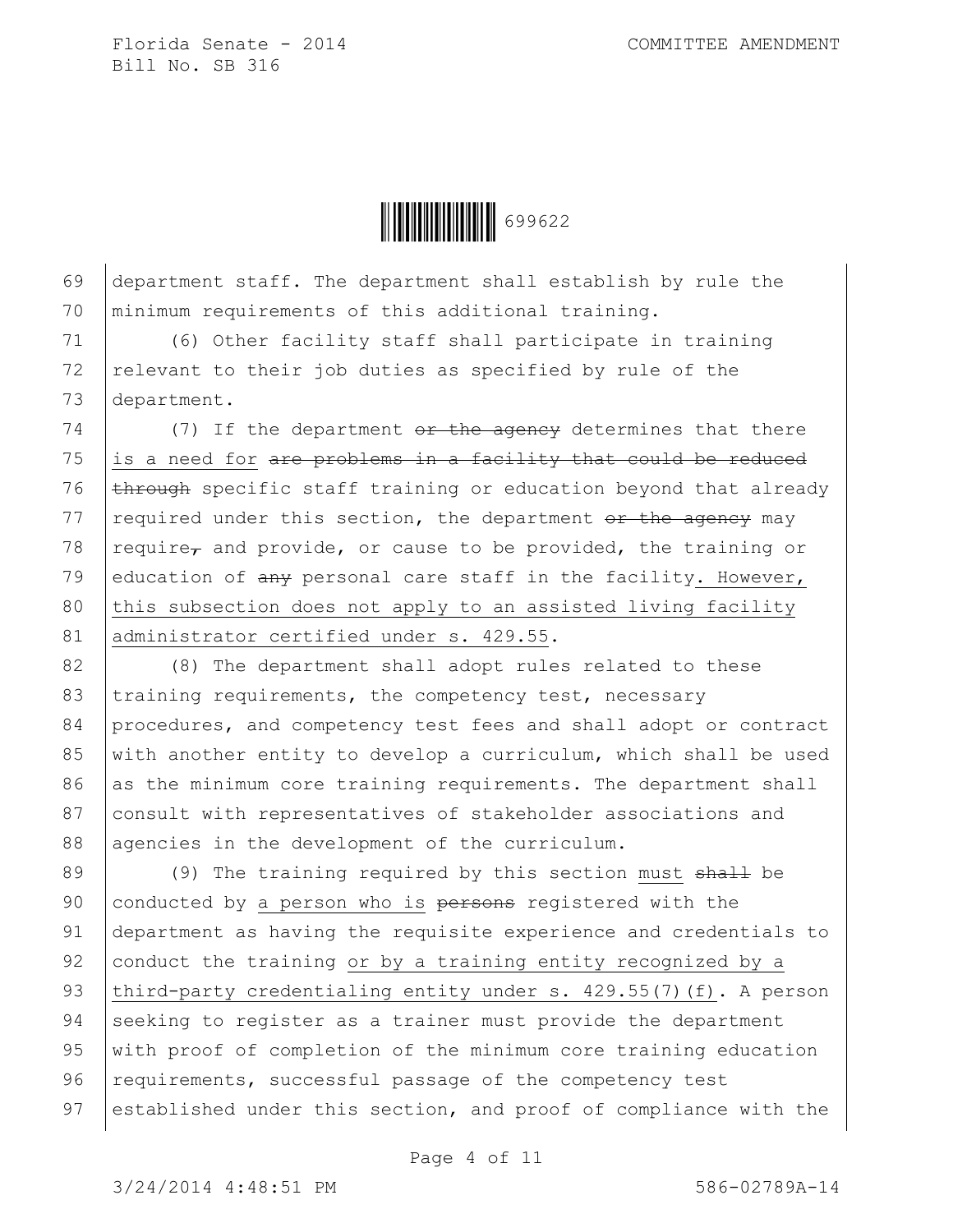$\begin{array}{|c|c|c|c|c|}\hline \multicolumn{1}{|c|}{\textbf{||}}{\textbf{||}}{\textbf{||}}{\textbf{||}}{\textbf{||}}{\textbf{||}}{\textbf{||}}{\textbf{||}}{\textbf{||}}{\textbf{||}}{\textbf{||}}{\textbf{||}}{\textbf{||}}{\textbf{||}}{\textbf{||}}{\textbf{||}}{\textbf{||}}{\textbf{||}}{\textbf{||}}{\textbf{||}}{\textbf{||}}{\textbf{||}}{\textbf{||}}{\textbf{||}}{\textbf{||}}{\textbf{||}}{\textbf{||}}{\textbf{||}}{\textbf{||}}{\textbf{||}}{\textbf{||}}{\textbf{$ 

98 continuing education requirement in subsection (4). 99 (10) A person seeking to register as a trainer must also: 100 (a) Provide proof of completion of a 4-year degree from an 101 accredited college or university and must have worked in a 102 management position in an assisted living facility for 3 years 103 after being core certified; 104 (b) Have worked in a management position in an assisted 105 living facility for 5 years after being core certified and have 106 1 year of teaching experience as an educator or staff trainer 107 for persons who work in assisted living facilities or other 108 | long-term care settings; 109 (c) Have been previously employed as a core trainer for the 110 department; or 111 (d) Meet other qualification criteria as defined in rule, 112 which the department may is authorized to adopt. 113 (11) The department may shall adopt rules to establish 114 staff training trainer registration requirements. 115 | Section 2. Section 429.55, Florida Statutes, is created to  $116$  read: 117 | 429.55 Assisted living facility administrator; 118 certification.-119 (1) LEGISLATIVE INTENT.—It is the intent of the Legislature 120 that each assisted living facility administrator have the option 121 to earn and maintain professional certification from a third-122 party credentialing entity that is approved by the Department of 123 Elderly Affairs. The Legislature further intends that 124 certification ensure that an administrator has the competencies 125 necessary to appropriately respond to the needs of residents, to 126 | maintain resident care and facility standards, and to meet

Page 5 of 11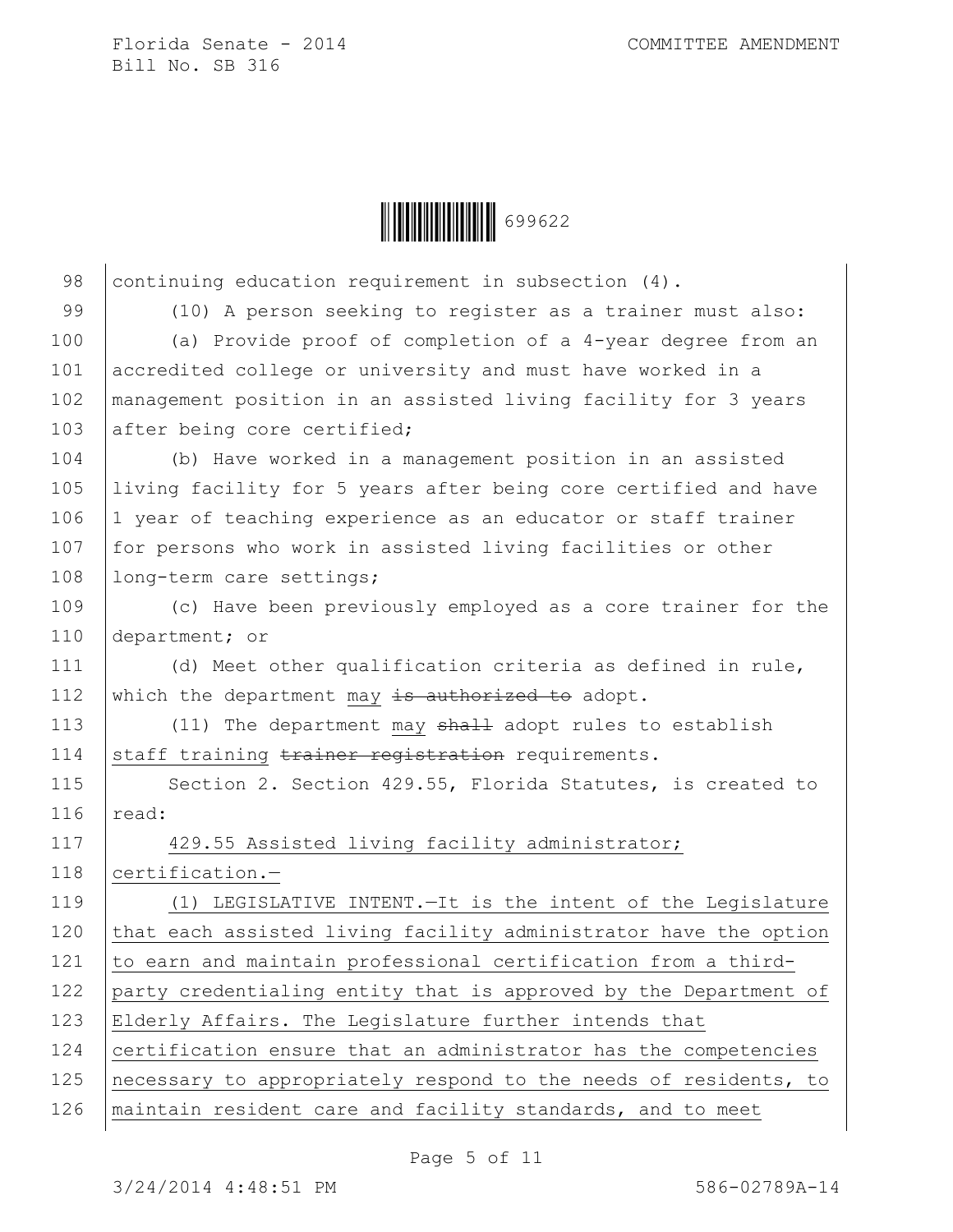$\begin{array}{|c|c|c|c|c|}\hline \multicolumn{1}{|}{\textbf{1}} & \multicolumn{1}{|}{\textbf{1}} & \multicolumn{1}{|}{\textbf{1}} & \multicolumn{1}{|}{\textbf{1}} & \multicolumn{1}{|}{\textbf{1}} & \multicolumn{1}{|}{\textbf{1}} & \multicolumn{1}{|}{\textbf{1}} & \multicolumn{1}{|}{\textbf{1}} & \multicolumn{1}{|}{\textbf{1}} & \multicolumn{1}{|}{\textbf{1}} & \multicolumn{1}{|}{\textbf{1}} & \multicolumn{1}{|}{\textbf{1}} & \multicolumn{1}{|}{$ 

| licensure requirements for a facility. The Legislature           |
|------------------------------------------------------------------|
| recognizes professional certification by a professional          |
| credentialing organization as an equivalent alternative to a     |
| state-run licensure program and, therefore, intends that         |
| certification pursuant to this section is sufficient as an       |
| acceptable alternative to the training and educational           |
| requirements of s. 429.52.                                       |
| (2) DEFINITIONS. As used in this section, the term:              |
| (a) "Assisted living facility administrator certification"       |
| means a professional credential awarded by a department-approved |
| third-party credentialing entity to a person who meets core      |
| competency requirements in assisted living facility practice     |
| areas.                                                           |
| (b) "Core competency" means the minimum knowledge and            |
| skills necessary to carry out work responsibilities.             |
| (c) "Department" means the Department of Elderly Affairs.        |
| (d) "Third-party credentialing entity" means an                  |
| organization that develops and administers certification         |
| programs according to the standards established by the National  |
| Commission for Certifying Agencies.                              |
| (3) THIRD-PARTY CREDENTIALING ENTITIES. The department           |
| shall approve one or more third-party credentialing entities for |
| the purpose of developing and administering a professional       |
| credentialing program for administrators. Within 90 days after   |
| receiving documentation from a third-party credentialing entity, |
| the department shall approve a third-party credentialing entity  |
| that demonstrates compliance with the following minimum          |
| standards:                                                       |
| (a) Establishment of assisted living facility administrator      |
|                                                                  |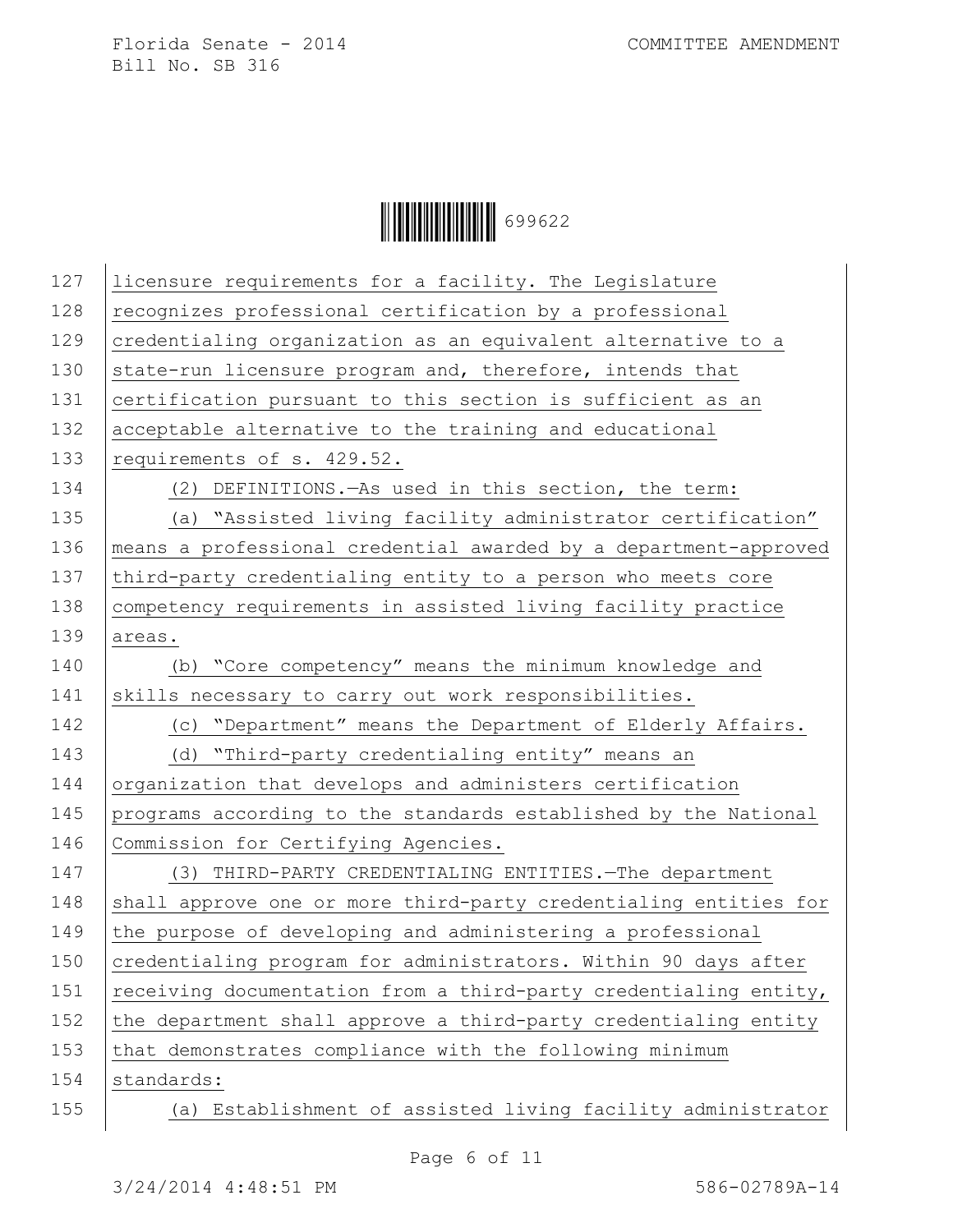

| 156 | core competencies, certification standards, testing instruments, |
|-----|------------------------------------------------------------------|
| 157 | and recertification standards according to national psychometric |
| 158 | standards.                                                       |
| 159 | (b) Establishment of a process to administer the                 |
| 160 | certification application, award, and maintenance processes      |
| 161 | according to national psychometric standards.                    |
| 162 | (c) Demonstrated ability to administer a professional code       |
| 163 | of ethics and disciplinary process that applies to all certified |
| 164 | persons.                                                         |
| 165 | (d) Establishment of, and ability to maintain a publicly         |
| 166 | accessible Internet-based database that contains information on  |
| 167 | each person who applies for and is awarded certification, such   |
| 168 | as the person's first and last name, certification status, and   |
| 169 | ethical or disciplinary history.                                 |
| 170 | (e) Demonstrated ability to administer biannual continuing       |
| 171 | education and certification renewal requirements.                |
| 172 | (f) Demonstrated ability to administer an education              |
| 173 | provider program to approve qualified training entities and to   |
| 174 | provide precertification training to applicants and continuing   |
| 175 | education opportunities to certified professionals.              |
| 176 | (4) ASSISTED LIVING FACILITY ADMINISTRATOR CERTIFICATION.-       |
| 177 | Effective July 1, 2014, an assisted living facility              |
| 178 | administrator may be certified by a third-party credentialing    |
| 179 | entity that is approved by the department under this section. An |
| 180 | assisted living facility administrator who fails to be certified |
| 181 | under this section or fails to meet training and educational     |
| 182 | requirements of s. 429.52 violates this section and is subject   |
| 183 | to an administrative fine as provided under s. 429.19. This      |
| 184 | subsection does not apply to an administrator licensed under     |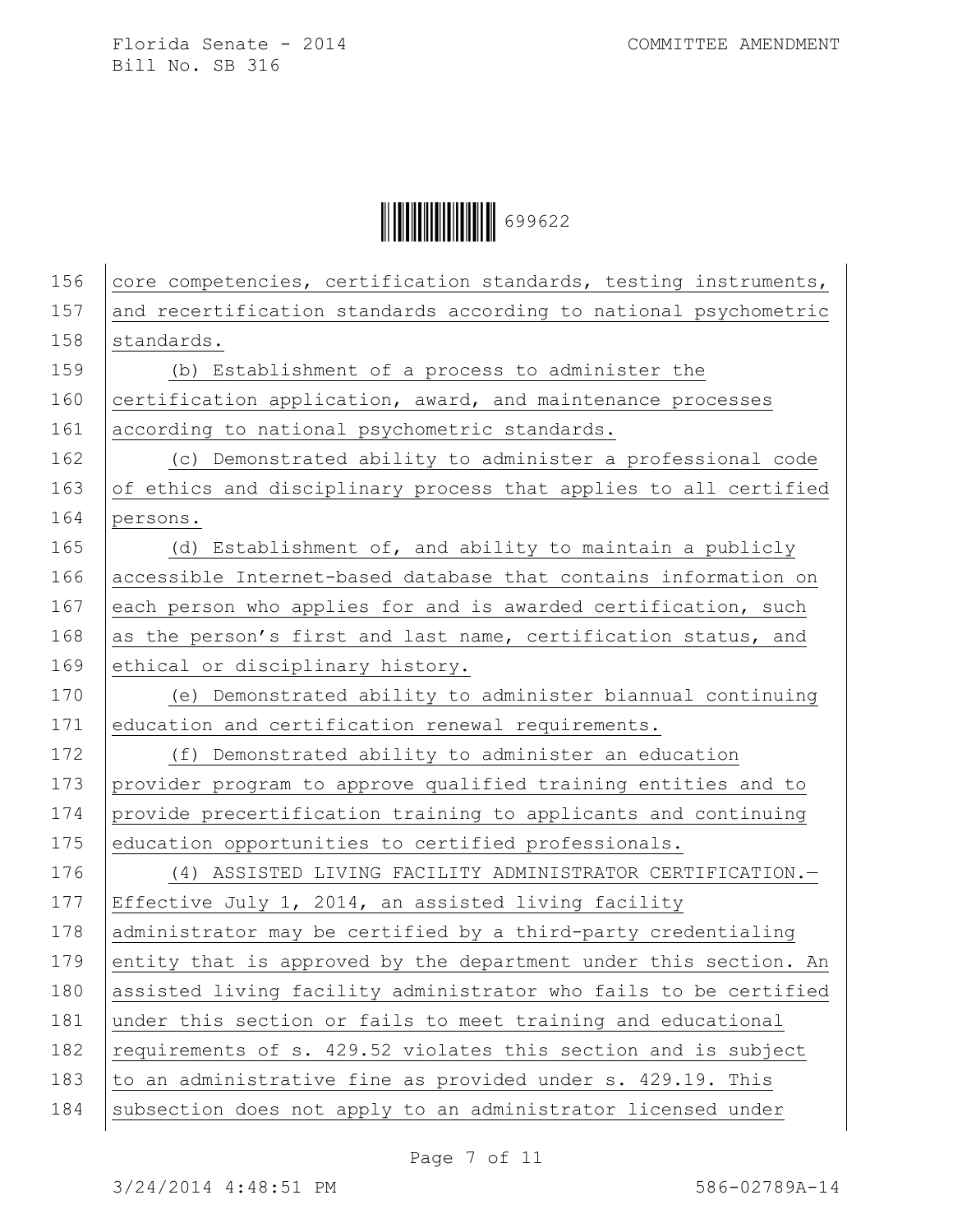## $\begin{array}{|c|c|c|c|c|}\hline \multicolumn{1}{|}{\textbf{1}} & \multicolumn{1}{|}{\textbf{1}} & \multicolumn{1}{|}{\textbf{1}} & \multicolumn{1}{|}{\textbf{1}} & \multicolumn{1}{|}{\textbf{1}} & \multicolumn{1}{|}{\textbf{1}} & \multicolumn{1}{|}{\textbf{1}} & \multicolumn{1}{|}{\textbf{1}} & \multicolumn{1}{|}{\textbf{1}} & \multicolumn{1}{|}{\textbf{1}} & \multicolumn{1}{|}{\textbf{1}} & \multicolumn{1}{|}{\textbf{1}} & \multicolumn{1}{|}{$

| 185 | part II of chapter 468.                                          |
|-----|------------------------------------------------------------------|
| 186 | (5) GRANDFATHER CLAUSE. - A third-party credentialing entity     |
| 187 | shall allow the following persons to enroll in its certification |
| 188 | program, at no cost to the department or the person, in the 12   |
| 189 | months immediately after the department approves the third-party |
| 190 | credentialing entity as provided in subsection (3):              |
| 191 | (a) A person who is employed as an assisted living facility      |
| 192 | administrator and is in compliance with the requirements in s.   |
| 193 | 429.52, including continuing education requirements in place     |
| 194 | before July 1, 2014.                                             |
| 195 | (b) A person who has completed before July 1, 2014, the          |
| 196 | required training as an administrator, including the competency  |
| 197 | test and continuing education requirements established in s.     |
| 198 | 429.52.                                                          |
| 199 | (6) CORE COMPETENCIES. - A third-party credentialing entity      |
| 200 | that is approved by the department shall establish the core      |
| 201 | competencies for assisted living facility administrators         |
| 202 | according to the standards established by the National           |
| 203 | Commission for Certifying Agencies.                              |
| 204 | (7) CERTIFICATION PROGRAM REQUIREMENTS. - A certification        |
| 205 | program of a third-party credentialing entity that is approved   |
| 206 | by the department must:                                          |
| 207 | (a) Be established according to the standards set forth by       |
| 208 | the National Commission for Certifying Agencies.                 |
| 209 | Be directly related to the core competencies.<br>(b)             |
| 210 | (c) Establish minimum requirements in each of the following      |
| 211 | categories:                                                      |
| 212 | 1. Formal education.                                             |
| 213 | 2. Training.                                                     |
|     |                                                                  |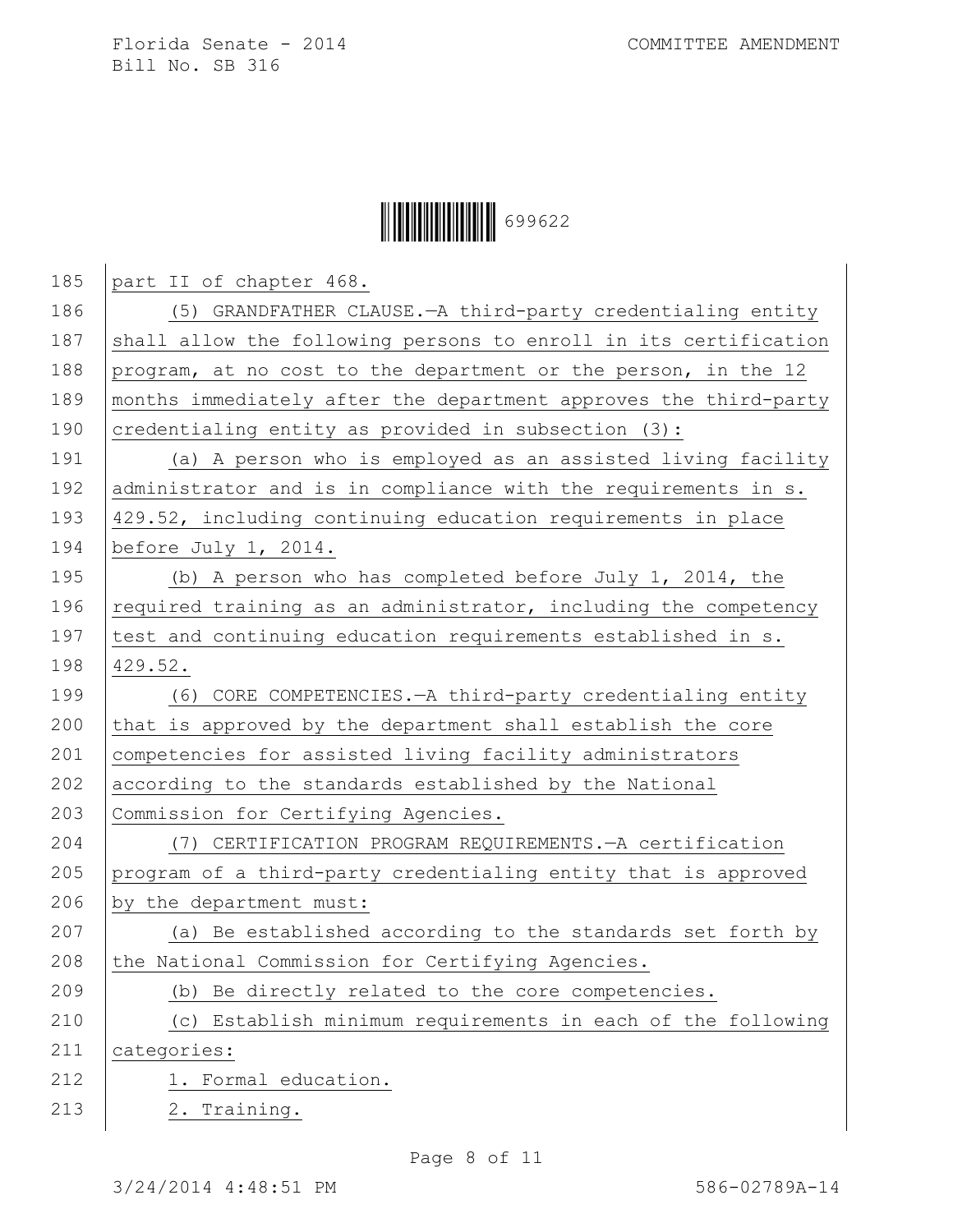## $\begin{array}{|c|c|c|c|c|}\hline \multicolumn{1}{|}{\textbf{1}} & \multicolumn{1}{|}{\textbf{1}} & \multicolumn{1}{|}{\textbf{1}} & \multicolumn{1}{|}{\textbf{1}} & \multicolumn{1}{|}{\textbf{1}} & \multicolumn{1}{|}{\textbf{1}} & \multicolumn{1}{|}{\textbf{1}} & \multicolumn{1}{|}{\textbf{1}} & \multicolumn{1}{|}{\textbf{1}} & \multicolumn{1}{|}{\textbf{1}} & \multicolumn{1}{|}{\textbf{1}} & \multicolumn{1}{|}{\textbf{1}} & \multicolumn{1}{|}{$

| 214 | 3. On-the-job work experience.                                   |
|-----|------------------------------------------------------------------|
| 215 | 4. Supervision.                                                  |
| 216 | 5. Testing.                                                      |
| 217 | 6. Biannual continuing education.                                |
| 218 | (d) Administer a professional code of ethics and                 |
| 219 | disciplinary process that applies to all certified persons.      |
| 220 | (e) Administer and maintain a publicly accessible Internet-      |
| 221 | based database that contains information on each person who      |
| 222 | applies for certification or is certified.                       |
| 223 | (f) Approve qualified training entities that provide             |
| 224 | precertification training to applicants and continuing education |
| 225 | to certified assisted living facility administrators.            |
| 226 | (8) APPEAL. - An individual who is adversely affected by the     |
| 227 | decision of a department-approved, third-party credentialing     |
| 228 | entity with regard to the denial of initial certification or an  |
| 229 | adverse action on continued certification may appeal such        |
| 230 | decision to the department for a final determination.            |
| 231 | Section 3. This act shall take effect July 1, 2014.              |
| 232 |                                                                  |
| 233 | ================= T I T L E A M E N D M E N T ==========         |
| 234 | And the title is amended as follows:                             |
| 235 | Delete everything before the enacting clause                     |
| 236 | and insert:                                                      |
| 237 | A bill to be entitled                                            |
| 238 | An act relating to certification of assisted living              |
| 239 | facility administrators; amending s. 429.52, F.S.;               |
| 240 | requiring assisted living facility administrators to             |
| 241 | meet the training and education requirements                     |
| 242 | established by a third-party credentialing entity or             |
|     |                                                                  |

Page 9 of 11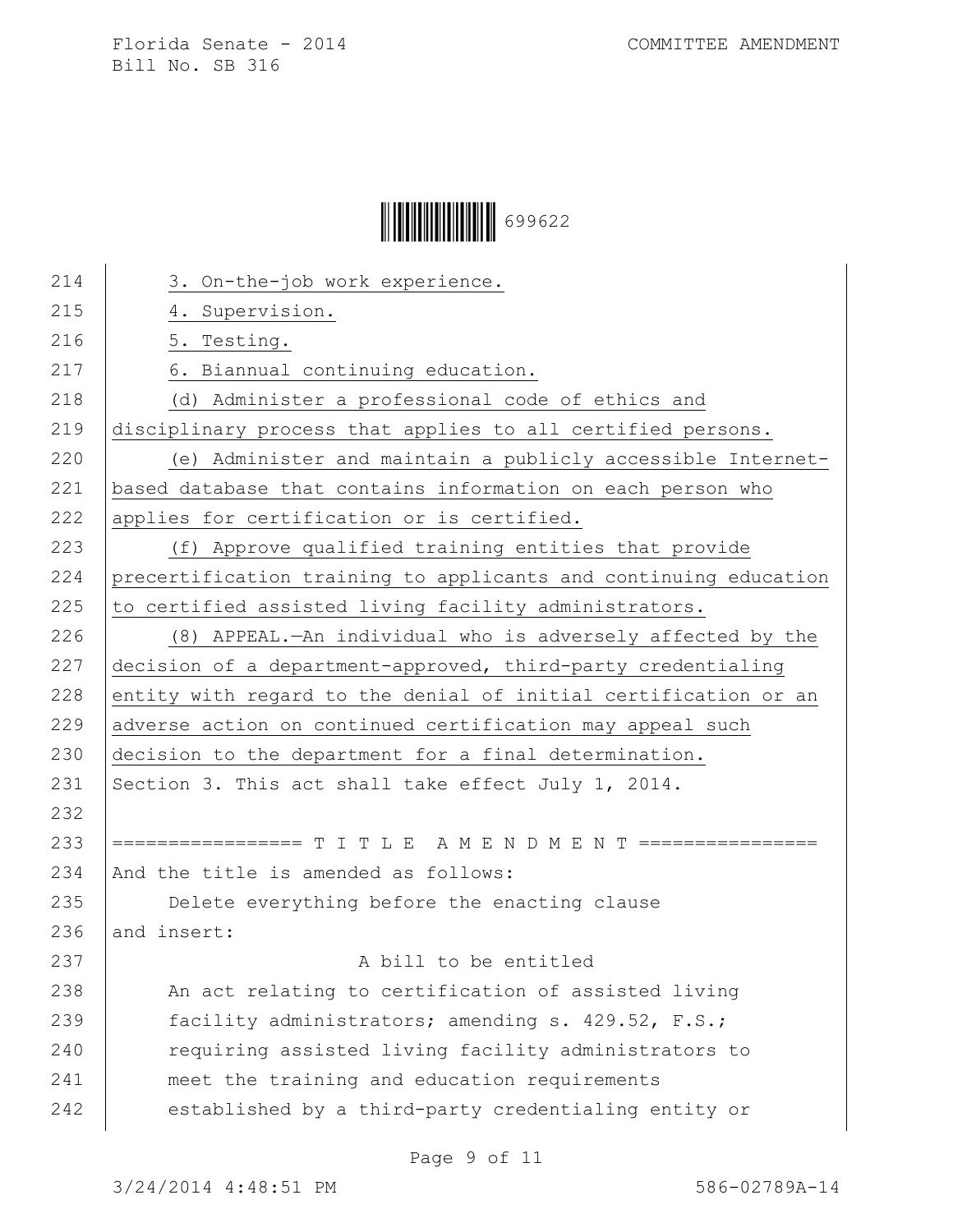

243 by the Department of Elderly Affairs; requiring the 244 department to establish a competency test; requiring a 245 third-party credentialing entity to develop a 246 | competency test and a minimum required score to 247 | indicate successful completion of the training and 248 educational requirements; revising requirements for 249 **facility administrators who are hired on or after a** 250 specified date; authorizing the department to require 251 additional training and education of any personal care 252  $\vert$  staff in the facility, except for certain assisted 253 | living facility administrators; requiring training to 254 be conducted by an entity recognized by a third-party 255 credentialing entity under s.  $429.55$ , F.S.; 256 authorizing the department to adopt rules to establish 257 Staff training requirements; creating s. 429.55, F.S.; 258 providing legislative intent; defining terms; 259 authorizing the department to approve third-party 260 credentialing entities for the purpose of developing 261 and administering a professional credentialing program 262 | for assisted living facility administrators; requiring  $263$  the department to approve a third-party credentialing 264 entity that documents compliance with certain minimum 265 standards; authorizing an administrator to be  $266$  certified by a third-party credentialing entity; 267 providing that an administrator who fails to be 268 certified under s. 429.55, F.S., or fails to complete 269 training and educational requirements under s. 429.55 270 is subject to an administrative fine; providing an 271 exemption for an administrator licensed under part II

Page 10 of 11